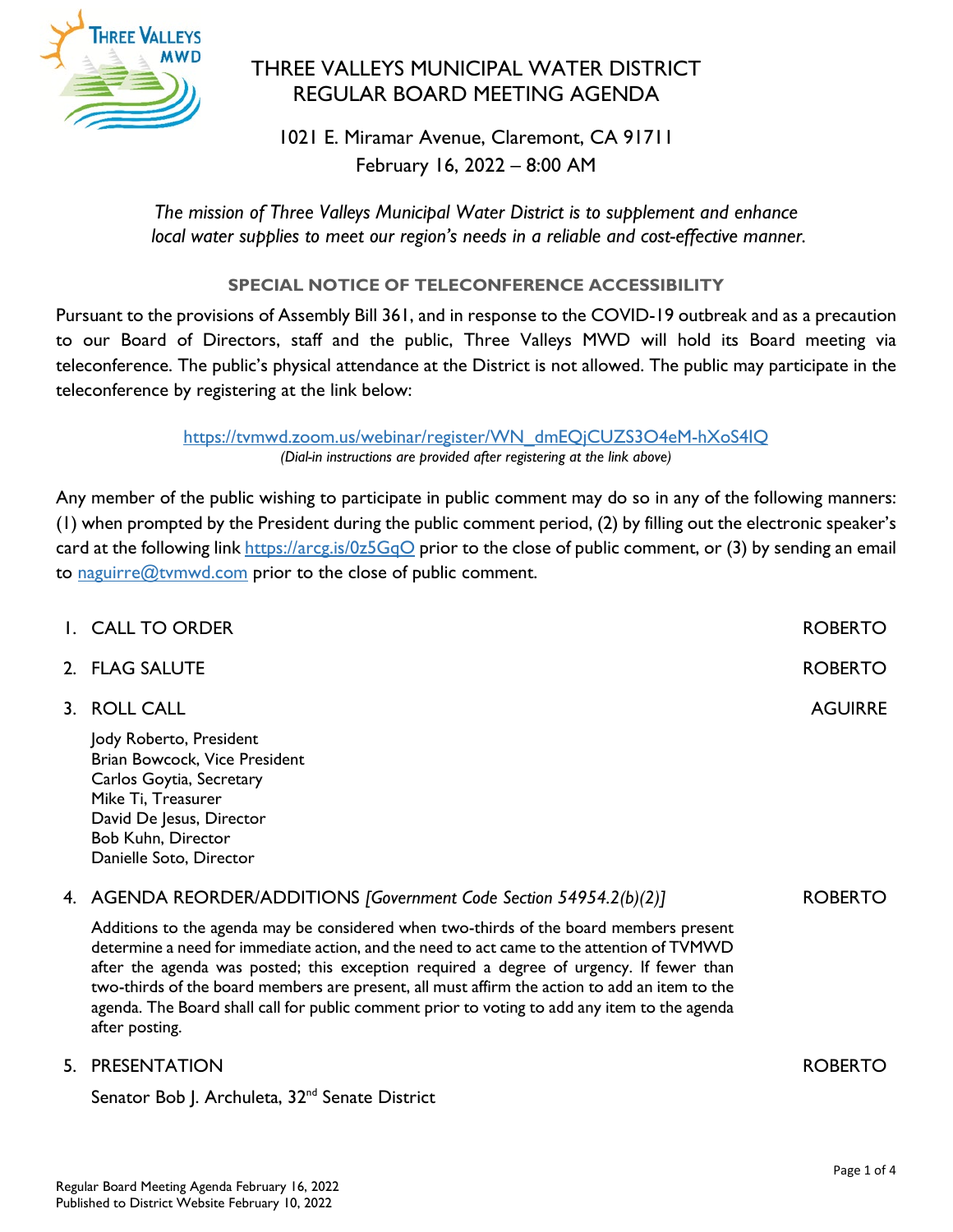## 6. PUBLIC COMMENT *(Government Code Section 54954.3)*

Opportunity for members of the public to directly address the Board on items of public interest within its jurisdiction. The public may also address the Board on items being considered on this agenda. TVMWD requests that all public speakers complete a speaker's card and provide it to the Executive Assistant.

We request that remarks be limited to three minutes or less. Pursuant to Government Code Section 54954.3, if speaker is utilizing a translator, the total allotted time will be doubled.

## 7. CONSENT CALENDAR

The Board will consider consent calendar items 7.A – 7.G listed below. Consent calendar items are routine in nature and approved by a single motion. Any member of the Board may request that a specific item be pulled from the consent calendar for further discussion.

#### A. RECEIVE, APPROVE AND FILE MINUTES, JANUARY 2022

- January 5, 2022 Regular Board Meeting
- January 19, 2022 Regular Board Meeting

# B. RECEIVE, APPROVE AND FILE FINANCIAL REPORTS AND INVESTMENT UPDATE, JANUARY 2022

- Change in Cash and Cash Equivalents Report
- Consolidated Listing of Investment Portfolio and Investment Report
- YTD District Budget Monthly Status Report
- Warrant List

#### C. IMPORTED WATER SALES, JANUARY 2022

The Board will review the imported water sales report for January 2022.

#### D. MIRAMAR OPERATIONS REPORT, JANUARY 2022

The Board will review the Miramar Operations report for January 2022.

#### E. APPROVE DIRECTOR EXPENSE REPORTS, JANUARY 2022

The Board will consider approval of the January 2022 Director expense reports that include disclosure of per diem requests for meeting attendance and itemization of any expenses incurred by TVMWD.

#### F. FY 2021-22 SECOND QUARTER RESERVE SCHEDULE

The Board will be provided a FY 2021-22 second quarter update of TVMWD's reserve schedule.

## G. ADOPT RESOLUTION NO. 22-02-917 CONTINUING REMOTE TELCONFERENCE MEETINGS PURSUANT TO THE PROVISIONS OF ASSEMBLY BILL 361

The Board will consider adopting Resolution No. 22-02-917 authorizing the continuation of remote teleconference meetings pursuant to AB 361.

## **BOARD ACTION REQUIRED 7.A – 7.G**

Staff Recommendation: Approve as Presented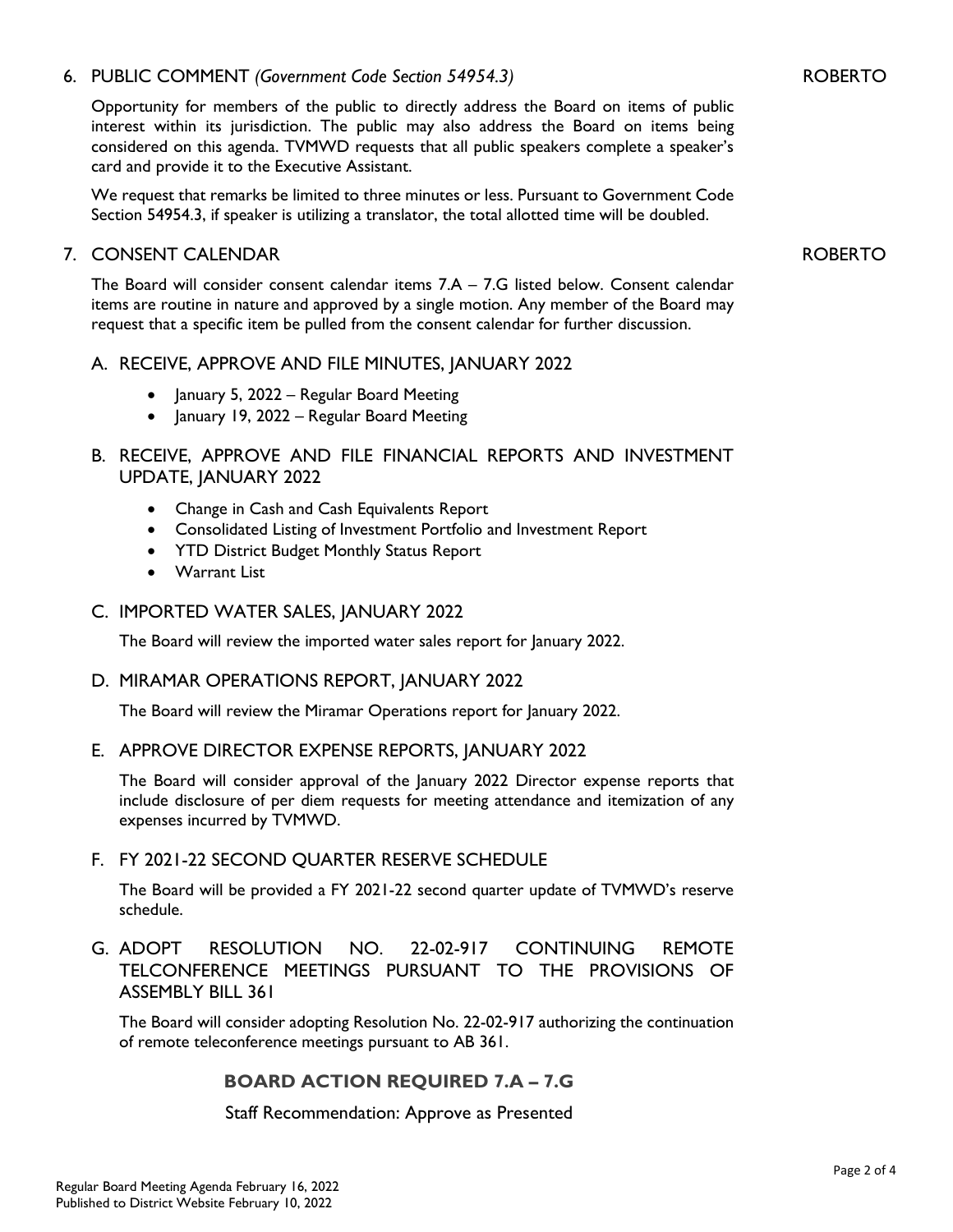|  | 8. ACTION AGENDA                                                                                                                                                                                                      | <b>LITCHFIELD</b> |
|--|-----------------------------------------------------------------------------------------------------------------------------------------------------------------------------------------------------------------------|-------------------|
|  | The following items on the Action Agenda call for discussion and action by the Board. All<br>items are placed on the agenda so that the Board may discuss and take action on the item if<br>the Board is so inclined. |                   |
|  | A. ADOPT RESOLUTION NO. 22-02-918 RECOGNIZING ROSE PEREA FOR HER<br>YEARS OF SERVICE AT ROWLAND WATER DISTRICT                                                                                                        | <b>ROBERTO</b>    |
|  | <b>BOARD ACTION REQUIRED 8.A</b>                                                                                                                                                                                      |                   |
|  | Staff Recommendation: Approve as Presented                                                                                                                                                                            |                   |
|  | B. APPROVE THE FY 2022-23 STRATEGIC PLAN<br>The Board will consider approval of the FY 2022-23 Strategic Plan.                                                                                                        | <b>LINTHICUM</b>  |
|  | <b>BOARD ACTION REQUIRED 8.B</b>                                                                                                                                                                                      |                   |
|  | Staff Recommendation: Approve as Presented                                                                                                                                                                            |                   |
|  | 9. REPORTS                                                                                                                                                                                                            | <b>LITCHFIELD</b> |
|  | The Executive Leadership Team will provide brief updates on existing matters under their<br>purview and will be available to respond to any questions thereof.                                                        |                   |
|  | A. LEGISLATIVE UPDATE, FEBRUARY 2022                                                                                                                                                                                  | <b>HOWIE</b>      |
|  | The Board will be provided a current legislative status update.                                                                                                                                                       |                   |
|  | B. ACWA JPIA RISK MANAGEMENT UPDATE                                                                                                                                                                                   | <b>ROBLES</b>     |
|  | The Board will be provided an update on TVMWD's risk management standings with<br>ACWA JPIA.                                                                                                                          |                   |
|  | <b>10. CLOSED SESSION</b>                                                                                                                                                                                             | <b>ROBERTO</b>    |
|  | A. CONFERENCE WITH<br>LEGAL<br><b>COUNSEL</b><br>- EXISTING<br><b>LITIGATION</b><br>[Government Code Section 54956.9(d)(1)]                                                                                           |                   |
|  | Name of Case: San Diego County Water Authority v. Metropolitan Water District of<br>Southern California, et al., San Francisco County Superior Court Case No.<br>CPF-14-514004                                        |                   |
|  | (Consolidated with Case Nos. CPF-16-515282 and CPF-18-516389)                                                                                                                                                         |                   |
|  | B. CONFERENCE WITH LEGAL COUNSEL - EXISTING LITIGATION<br>[Government Code Section 54956.9(d)(1)]                                                                                                                     |                   |
|  | Name of Case: Chino Basin Municipal Water District v. City of Chino, et al., San<br>Bernardino County Superior Court Case No. RCV RS 51010                                                                            |                   |
|  | C. CONFERENCE WITH LEGAL COUNSEL - ANTICIPATED LITIGATION<br>Significant exposure to litigation pursuant to Government Code Section<br>٠<br>54956.9(d)(2)                                                             |                   |

• One potential case